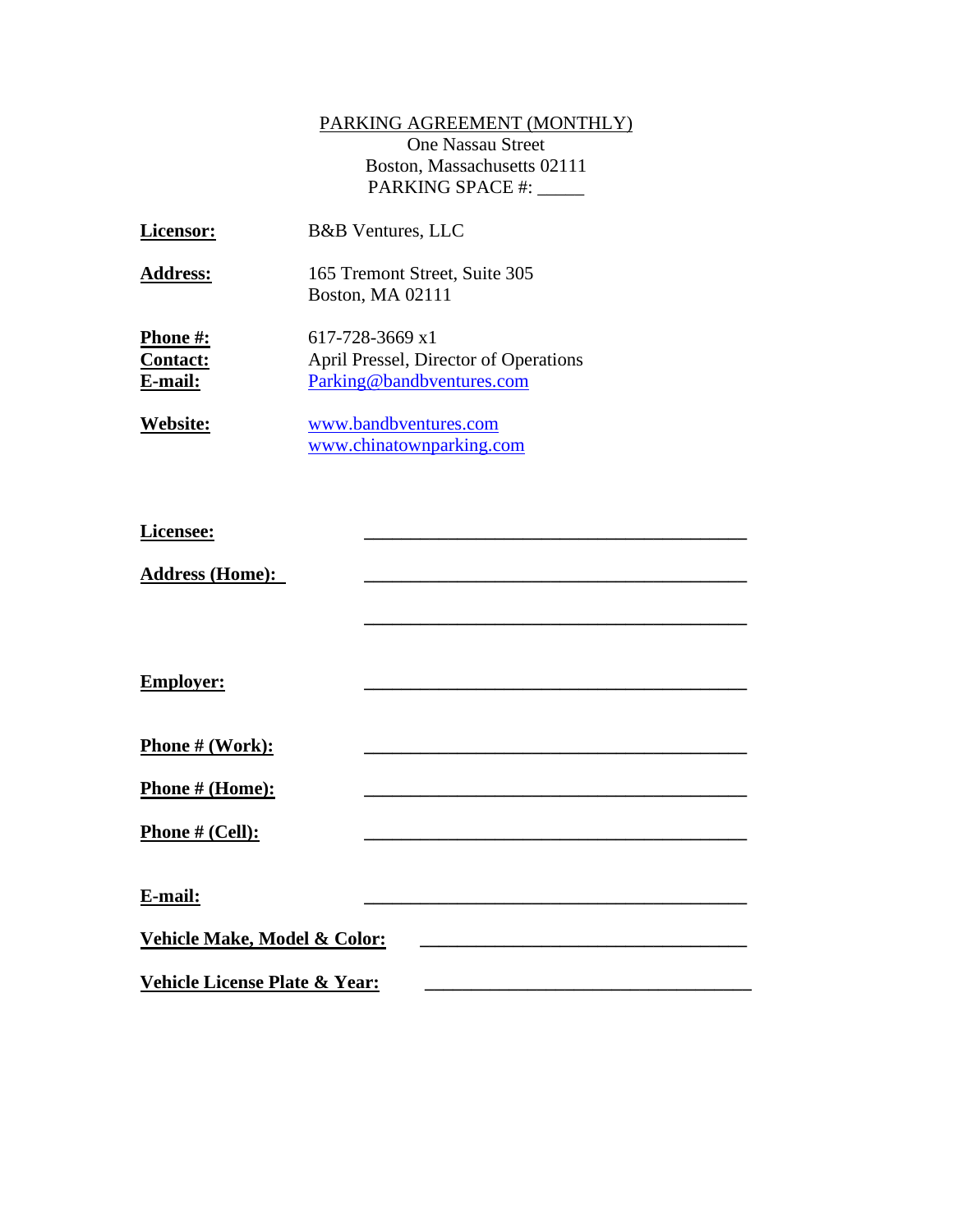## PARKING AGREEMENT (MONTHLY) One Nassau Street Boston, Massachusetts Space No.

AGREEMENT entered into this day of , 2022, by and between B&B Ventures, LLC, a Massachusetts limited liability corporation with a principal place of business at 165 Tremont Street, Suite 305, Boston, Massachusetts 02111 (telephone: 617-728-3669 ext. 1) (hereinafter, the licensor), and of (telephone: ) (hereinafter, the licensee).

For valuable and mutually satisfactory consideration, the parties hereto agree as follows:

1. The licensor hereby grants to the licensee a revocable license to use parking space no. at the parking garage located at One Nassau Street, Boston, Massachusetts. The licensee shall have the exclusive use of such space for the purpose of parking a motor vehicle. Such right to use shall be subject to the terms and provisions of this Parking Agreement.

2. The term of this revocable license shall commence on , and shall be for a period of one calendar month unless sooner terminated in accordance herewith. Such term shall automatically extend for additional periods of one calendar month each without further action by either party.

3. As long as Licensee is not in breach of this Agreement, either party may terminate this agreement effective at the expiration of the monthly term by giving written notice of such termination by email or ordinary mail, postage prepaid, not later than twenty (20) calendar days prior to expiration of the monthly term. Such notice shall be deemed given on the date shown by the email or the postmark.

4. As consideration for receipt of the revocable license, the licensee shall pay to the licensor \$350.00 per month in United States currency. Such payment shall be made not later than seven (7) calendar days prior to the commencement of the monthly term. Payment shall be deemed made when received by the licensor at the address set forth above (or at a changed address as set forth below). Payment shall be made in cash, by bank, cashier's and/or personal check. A late fee of \$25.00 shall be charged for any payment not timely received.

5. In the event that the licensor issues to the licensee a transponder, parking sticker, or other items for obtaining access to the garage, such transponder or other items shall be returned by the licensee in fair working order, reasonable wear and tear excepted, at the expiration or termination of this agreement. Failure of the licensee to do so shall entitle the licensor to impose a charge of \$50.00.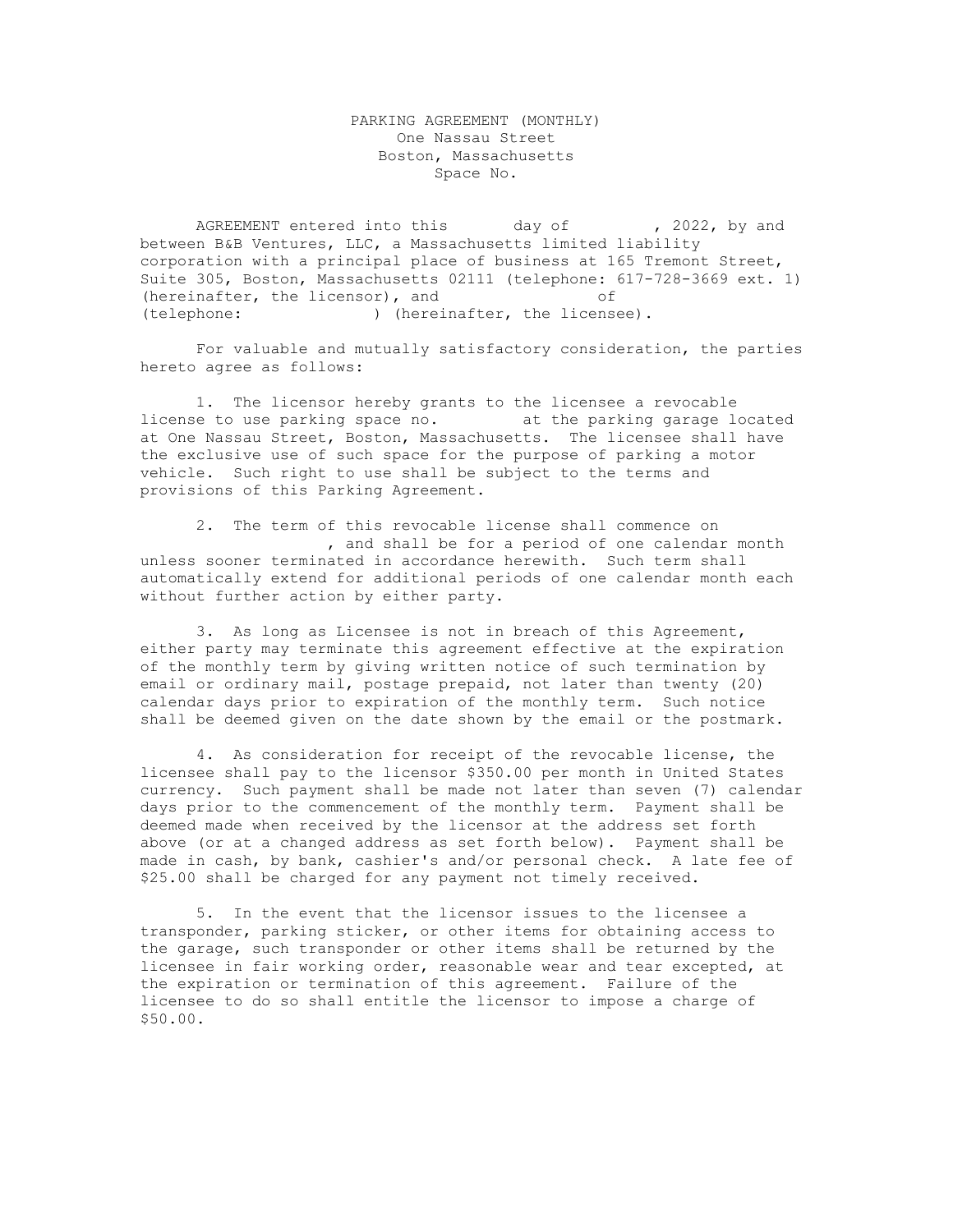6. The licensor shall hold and retain throughout the term of this agreement, as security for the faithful performance by the licensee of each and every provision hereof, the sum of \$50.00. Under no circumstances shall the licensee be permitted to apply the security deposit, or any portion thereof, to any fees or charges due hereunder. The licensor may employ all or any portion of the security deposit to any of licensee's obligations under this agreement that the licensee does not satisfy when said obligations are due.

7. In addition to the licensor's right to terminate the revocable license as set forth above, the licensor shall have the right to terminate the revocable license for any breach of this agreement by the licensee, including, but not limited to, late payment. Such termination shall be effected by written notice to the licensee by email, mail or certified mail, and shall take effect five calendar days after the date shown on the email or postmark. In the event of such termination for cause, licensor is entitled to all amounts owed under this Agreement plus any additional costs incurred by licensor to secure such payment (legal fees, etc.).

8. The licensee acknowledges that the garage at which the licensed parking space is located will be operated by LAZ Parking, or some successor operator, and agrees to abide by rules, regulations and procedures of such operator applicable to the garage, including, but not limited to, the operator's requirement that vehicles be parked and retrieved by valet service personnel.

9. The licensee agrees that the licensor, at its election, may at any time, on written notice to the licensee, change the numbered parking space at One Nassau Street, Boston, to which this agreement applies.

10. The licensee hereby warrants and represents that any vehicle parked pursuant to this agreement is insured as required under the laws of the Commonwealth of Massachusetts or of such other jurisdiction wherein the vehicle is registered.

11. The vehicle parked at this location is parked at the risk of the vehicle owner. The licensor is not responsible or liable for loss or damages by reason of fire, theft, collision or other cause to the vehicle or its contents. The vehicle owner and occupants assume full responsibility for any personal injuries that may occur while the vehicle is present in the parking garage, or while it is entering or exiting the parking garage. The licensor shall have no duty or responsibility to ensure that a vehicle brought into the parking garage is removed only by the licensee or a person authorized by the licensee.

12. The licensee hereby agrees that it will hold the licensor harmless, and shall indemnify the licensor, with respect to any claim by a third party against the licensor that arises in connection with the licensee's use of the parking space pursuant to this agreement. Such obligation to hold harmless and indemnify shall apply both to any liability assessed against the licensor and to any expenses of defense incurred by the licensor, including reasonable attorney's fees.